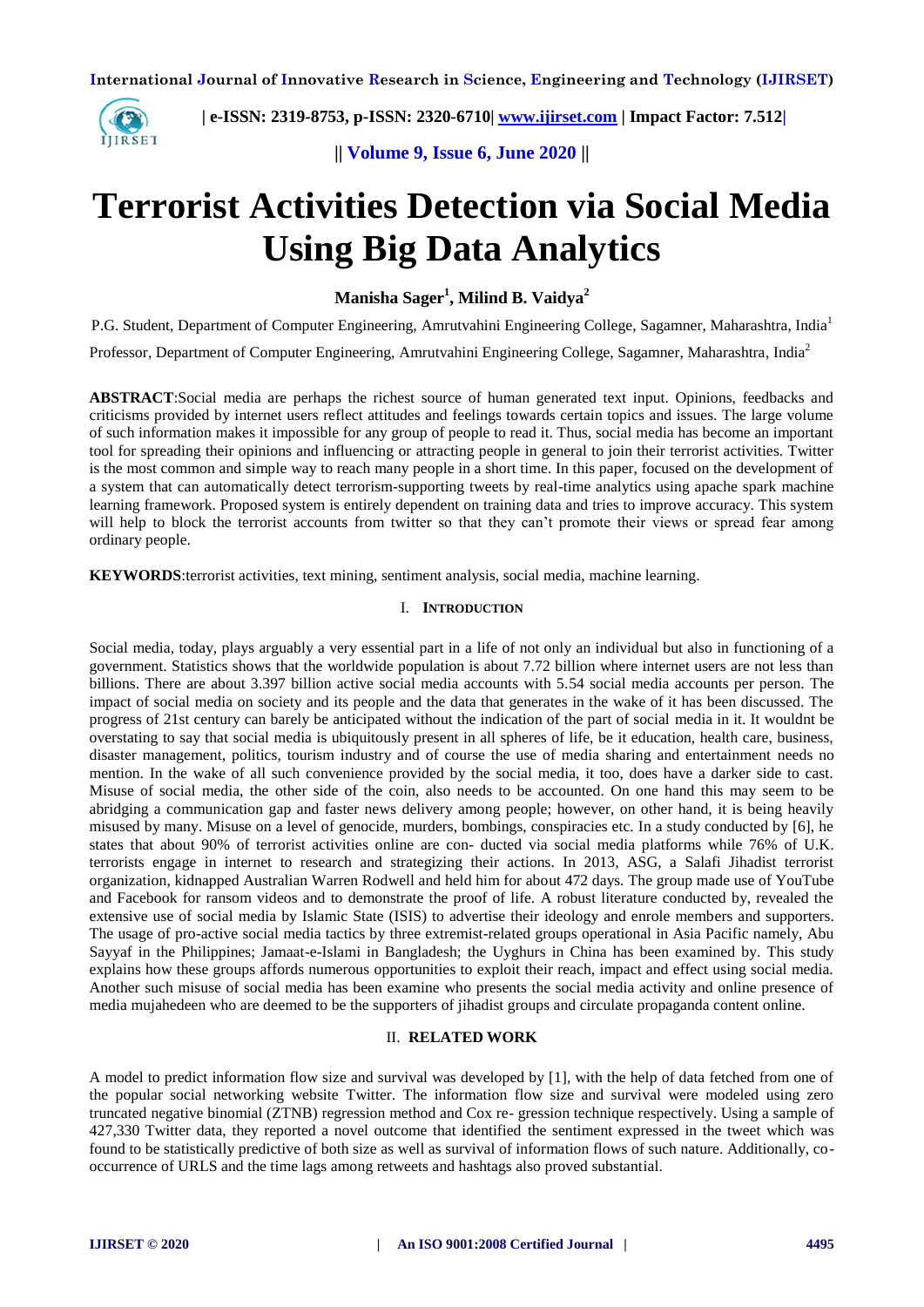

# **| e-ISSN: 2319-8753, p-ISSN: 2320-6710| [www.ijirset.com](http://www.ijirset.com/) | Impact Factor: 7.512|**

# **|| Volume 9, Issue 6, June 2020 ||**

In a similar study, [2] reported how investigation of an open source communications data gathered through social media platforms could elucidate the inter- and intracommunity con- flict dynamics, surfacing in the wake of such unfortunate events. They claimed that the Twitter data gathered after the murder of Fusilier Lee Rigby, convincingly supports the Collins three phases of conflict dynamics. They also analysed two key claims, first regarding the interactive nature of the conflict, and second on how the detail provided by the digital data give compelling insights into the complex network of relationships that come forth and develop over the course of such dispute.

Another interesting study of this event was reported by [3], who worked this case study as a part of computational criminology. They showed the temporal variation in cyberhate that is relative to concepts of much criminological theory, like the diffusion, duration, escalation and de-escalation of crime.

Analysis of social reactions to the murder of Lee Rigby, was studied by [4] using data collected by systematic monitoring of twitter. They investigated a number of online behaviors with offline effects.

In the annual Boston Marathon on April 15, 2013, two homemade pressure cooker bombs detonated in the vicinity of the finish line of the race. This killed three people and several hundred others were injured. About sixteen people lost limbs. The social media posts uploaded instantly after the bombings were examined by [5]. They found specific keywords to appear regularly before the official public safety and media reports. People adjacent to the explosions posted messages within minutes via Twitter. This helped to detect the location and details of events. This showcases the role of social media in the ahead of time identification and portrayal of emergency events.

Study of this event was also undertaken by [6]. They examined the influence of features of tweet on the dispersion of two categories of messages marathon tragedy namely, real and rumor related (both in the context of the Boston tragedy). Negative binomial analysis showed that tweet features like usage of hashtag, number of followers and reaction time have an impact on tweet message diffusion during the bombing. The number of followers illustrated a positive relationship with message dispersion. However, the relationship between reaction time of tweet and message dispersion was, however, negative. Interestingly, messages that without hashtags were spread more than those with hashtags.

A similar study of this attack was reported by [7], who gathered more than 18 million tweets from 15,509 tweeter users in Paris on November 13, 2015. They measured the level of their anxiety, anger, and sadness post-attacks. The authors proposed the use of computational focus groups and a completely novel investigation framework to evaluate a social media stream which archives user location and history. The study resulted in outcomes that would be unlikely to manifest through other media or methods.

This study [8] identified the Helpers to be the Convergence Behavior Archetypes who were the most to retweet all over the crisis. On other hand, the Mourners had the highest impact by retweeting the most. This indicated that those users who create emotional content tend to retweet the most. Additionally, the Detectives disseminated information into other communities the most. The authors not only extended the knowledge on how users converge on social media in crisis situations, but also help the crisis managers to get more insight in users behavior. Knowing which type of behavior on social network has a effective impact, might help in controlling the amount of data that is generated during a crisis situation.

Twitter became an essential channel of communication between the emergency responders, government and the public. This highly facilitated the emergency management of the crises. A comprehensive analysis of understanding crisis communication trends mediated by social media was studied by [9]. Twitter Mate was used to collect the data generated during tweets and also to analyze it. It also identifies the main hashtags surfaced by the crowd and specific Twitter accounts of individuals, NGOs and emergency responders. A total of 67,849 tweets were gathered and examined. Four primary types of hashtags were detected: social support, terror attack, geographical locations and organizations.

This terror attack has been also examined by [10]. They investigated the number of tweets, geographical location of tweets and users demographics. They also evaluated if users in developing countries are inclined to tweet, retweet or reply during the event of a terrorist attack. They Define new metrics which about reach and impression of the tweet. They reported that, users from developing countries are inclined to tweet more initially and at critical period of the terrorist occurrence. Furthermore, hefty number of tweets originated from the Kenya with 23% from women and 73% from men. Also, original posts had a highest number of tweets followed by replies and retweets.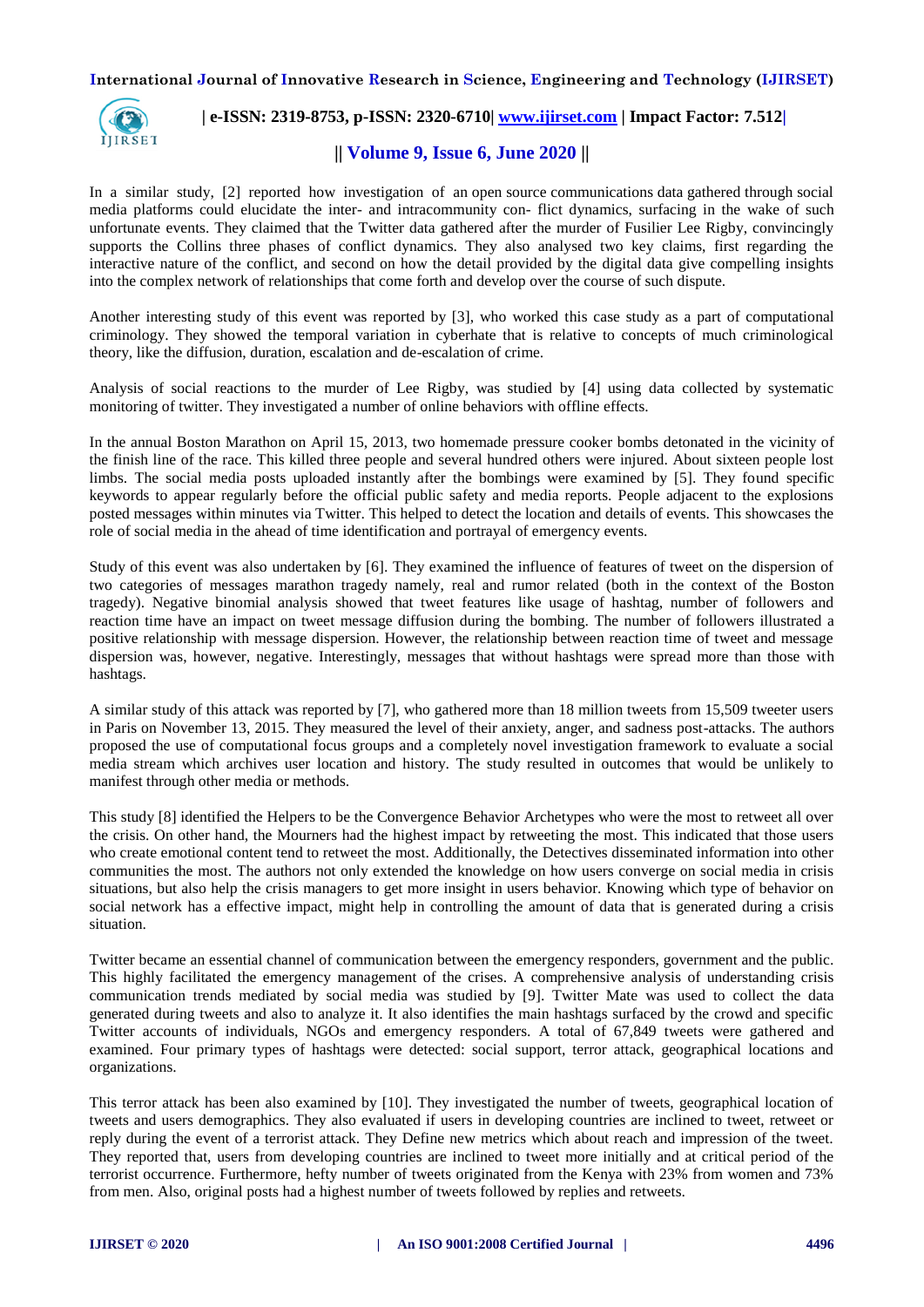

 **| e-ISSN: 2319-8753, p-ISSN: 2320-6710| [www.ijirset.com](http://www.ijirset.com/) | Impact Factor: 7.512|**

# **|| Volume 9, Issue 6, June 2020 ||**

#### III. **METHODOLOGY**

With all the real time data retrieved from twitter, system aimed to relate some semantics with the data. The system wanted to analyse the data and find out if there were any patterns. We aimed to find out what were the words and Hashtags that were trending the most and who was at the center of the network graphs. The system wanted to see how many unique users data had and what the popularity on different parameters was for different crises. Yet another aim of our proposed system is to find out the crisis orientation of the users on Twitter. To look at which who focuses on which behaviour. The system will analyse the main parameters likestressed, anger, and sadness about postattacks. Since a lot of data is getting generated every day, there need a system which could generate daily analysis. The system wanted to be able to see the tweets related to terrorism attacks as and when they happened. There was a need to keep a track of the terrorism attacks related tweets.

## **A. Architecture**



**Fig. 1. Proposed System Architecture**

#### **B. Algorithm**

Random forests is an ensemble learning algorithm. The basic premise of thealgorithm is that building a small decision-tree with few features is a computationally cheap process. If we can build many small, weak decision trees in parallel, we can then combine the trees to form a single, strong learner by averaging or taking the majority vote. In practice, random forests are often found to be the most accurate learning algorithms to date. The pseudocode is illustrated in Algorithm 1.

The algorithm works as follows: for each tree in the forest, we select a bootstrap sample from *S* where *S* (*i*) denotes the *i*th bootstrap. We then learn a decision-tree using a modified decision-tree learning algorithm. The algorithm is modified as follows: at each node of the tree, instead of examining all possible feature-splits, we randomly select some subset of the features *f F*. where *F* is the set of features. The node then splits on the best feature in *f* rather than  $F$ . In practice  $f$  is much, much smaller than  $F$ . Deciding on which feature to split is oftentimes the most computationally expensive aspect of decision tree learning. By narrowing the set of features, we drastically speed up the learning of the tree.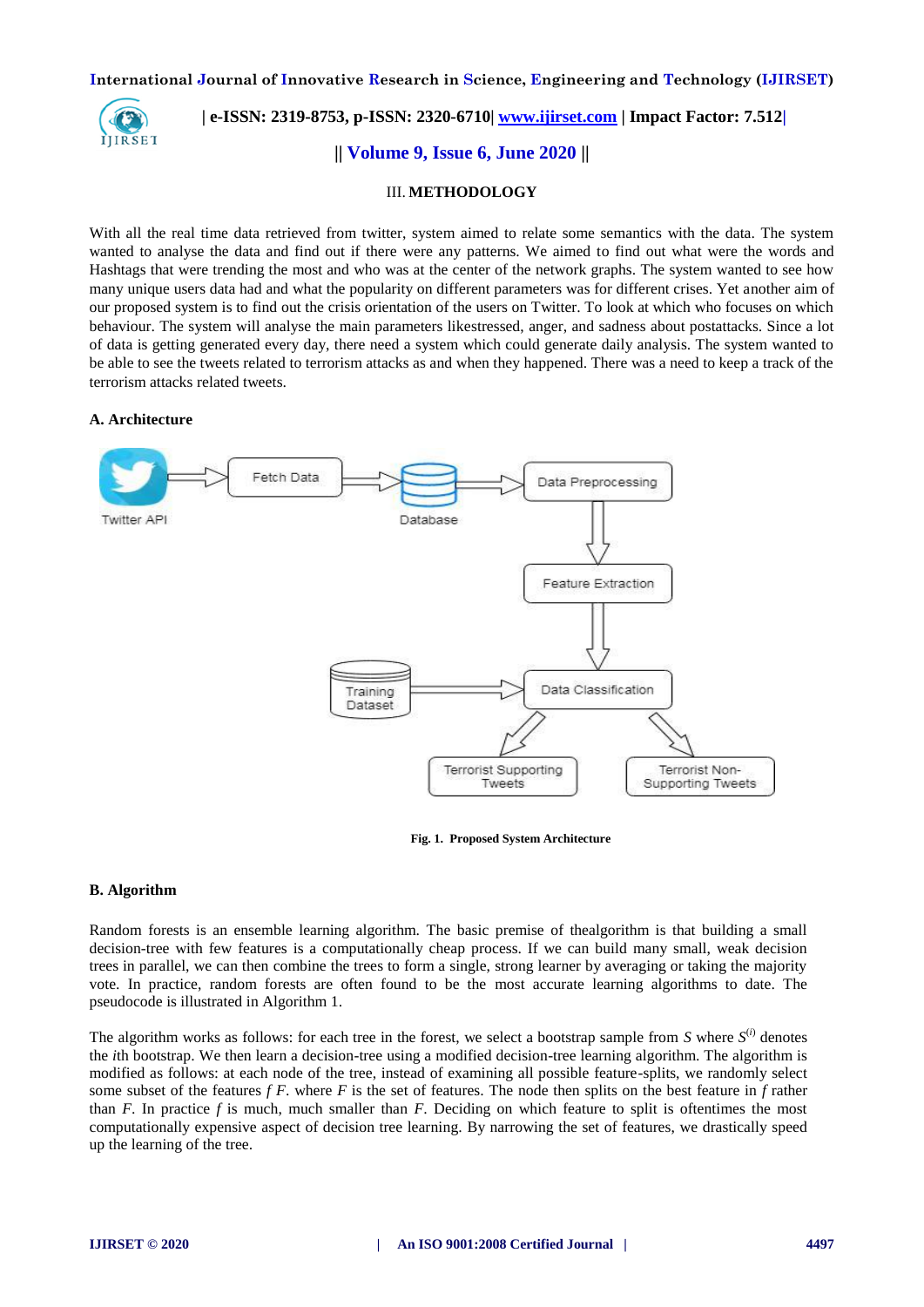

 **| e-ISSN: 2319-8753, p-ISSN: 2320-6710| [www.ijirset.com](http://www.ijirset.com/) | Impact Factor: 7.512|**

**|| Volume 9, Issue 6, June 2020 ||** 

## **Algorithm 1** Random Forest

**Precondition:** A training set  $S:=(x_1,y_1); \ldots; (x_n,y_n)$ , features *F*, and number of trees in forest *B*.

```
1. function RandomForest(S,F)
2 H ∅
A. for i21; : : : ;B do
 4 S (i) A bootstrap sample from S
 5 h_i RandomizedTreeLearn(S^{(i)};F)
H \ H [fh, g]7end for
8return H
```
# 9 **end function**

- 1. **function** RandomizedTreeLearn(*S*,*F*)
- 2. At each node:
- 3. *f*very small subset of *F*
- 4. Split on best feature in *f*
- 5. **return** The learned tree
- 6. **end function**

## IV.**EXPERIMENTAL RESULTS**

Experimental evaluation is done to compare the proposed system with the existing system for evaluating the performance. The simulation platform used is built using Java framework (version jdk 8) on Windows platform. The system does not require any specific hardware to run; any standard machine is capable of running the application.





| Sr. No. | <b>Existing Sys-</b> | Proposed |
|---------|----------------------|----------|
|         | tem                  | System   |
|         | 70%                  | 82%      |

## **Table 1:Comparative Result**